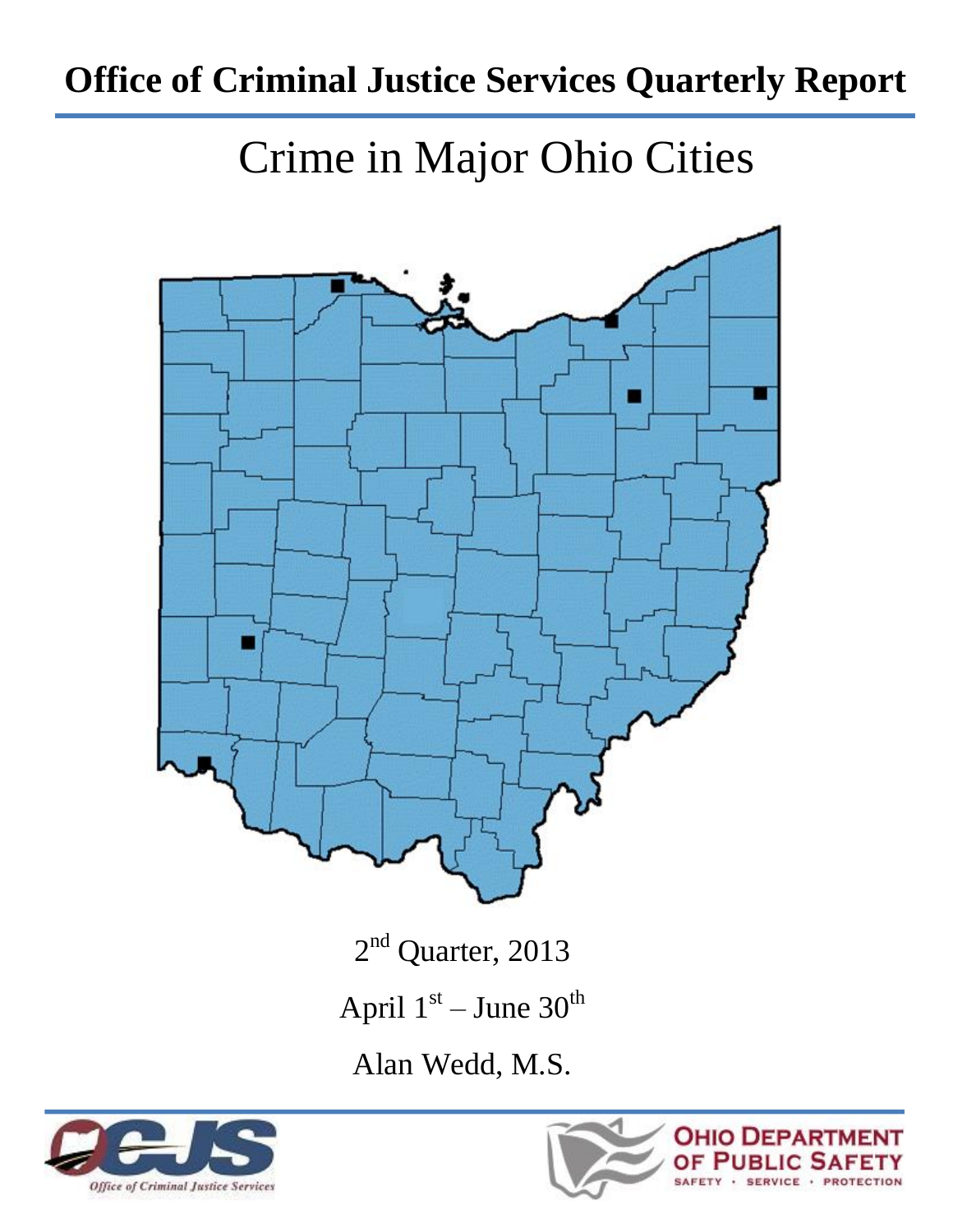#### **Overview**

- This report provides information about crimes occurring in major Ohio cities during the second quarter (April  $1<sup>st</sup>$  – June 30<sup>th</sup>) of 2013. The cities included in this report are Akron, Cincinnati, Cleveland, Dayton, Toledo, and Youngstown<sup>1</sup>.
- Data for this report are taken from the Ohio Incident-Based Reporting System (OIBRS). OIBRS is a voluntary crime reporting program that allows Ohio law enforcement agencies to electronically submit crime statistics to state and federal government agencies.
- The data included in this report consist of the seven most severe categories of offenses collected by the FBI's Uniform Crime Reporting (UCR) Program. These offenses are known as Part 1 crimes, and are divided in to two categories: violent crimes (murder, forcible rape, robbery, and aggravated assault) and property crimes (burglary, larceny/theft, motor vehicle theft, and  $arson^2$ ).
- Data from the second quarter of 2013 are compared to the second quarter of 2012 to provide context.

**Disclaimer:** Data included in this report are preliminary, and only as accurate as the data provided by local law enforcement agencies.

l

 $1$  Columbus was omitted from this report because some data were unavailable for this time period.

 $2$  Arson data are omitted from this report due to limited reporting of offenses.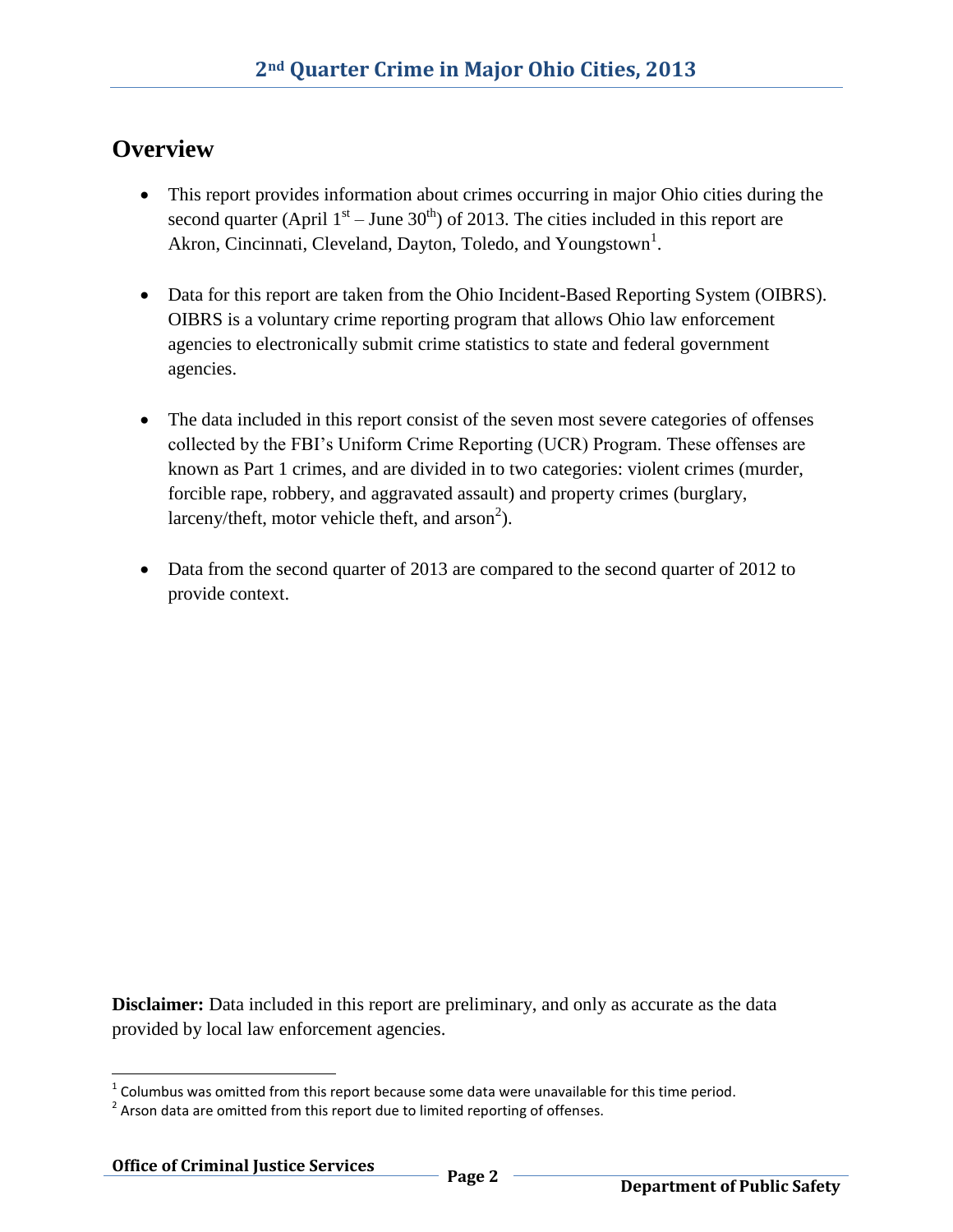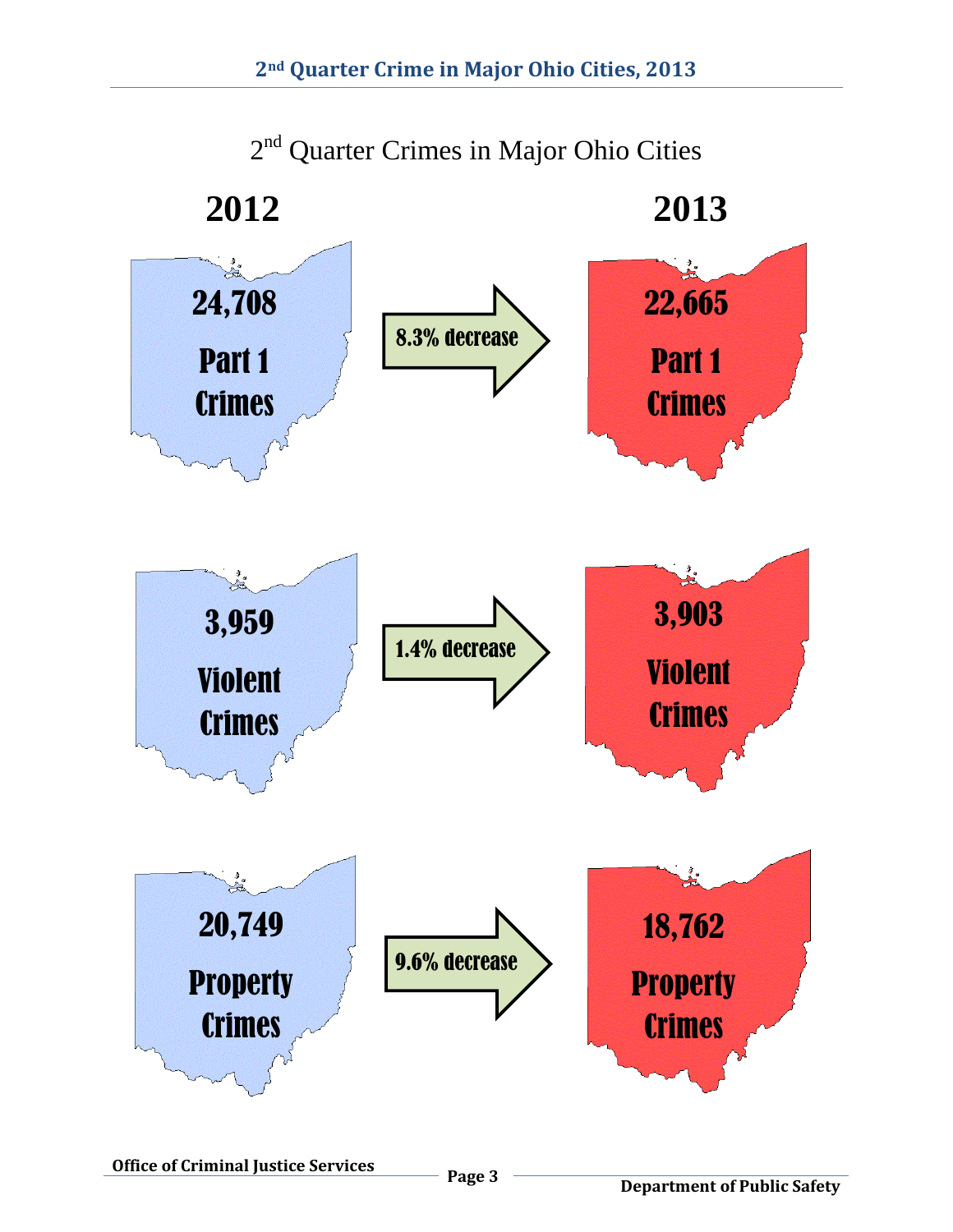#### **Summary**

- A total of 22,665 Part 1 crimes were reported in major Ohio cities during the second quarter of 2013. This represents an **8.3% decrease** from the 24,708 Part 1 crimes reported during the second quarter of 2012.
- The 3,903 violent crimes reported in the second quarter of 2013 represent a **1.4% decrease** from the 3,959 violent crimes reported in the second quarter of 2012.
- The 18,762 property crimes reported in the second quarter of 2013 represent a **9.6% decrease** from the 20,749 property crimes reported in the second quarter of 2012.
- Akron, Cincinnati, and Cleveland reported increases in violent crime from the second quarter of 2012 to the second quarter of 2013. Dayton, Toledo, and Youngstown reported decreases in violent crime during the same time period.
- All of the cities included in this report experienced a decrease in property crime from the second quarter of 2012 to the second quarter of 2013.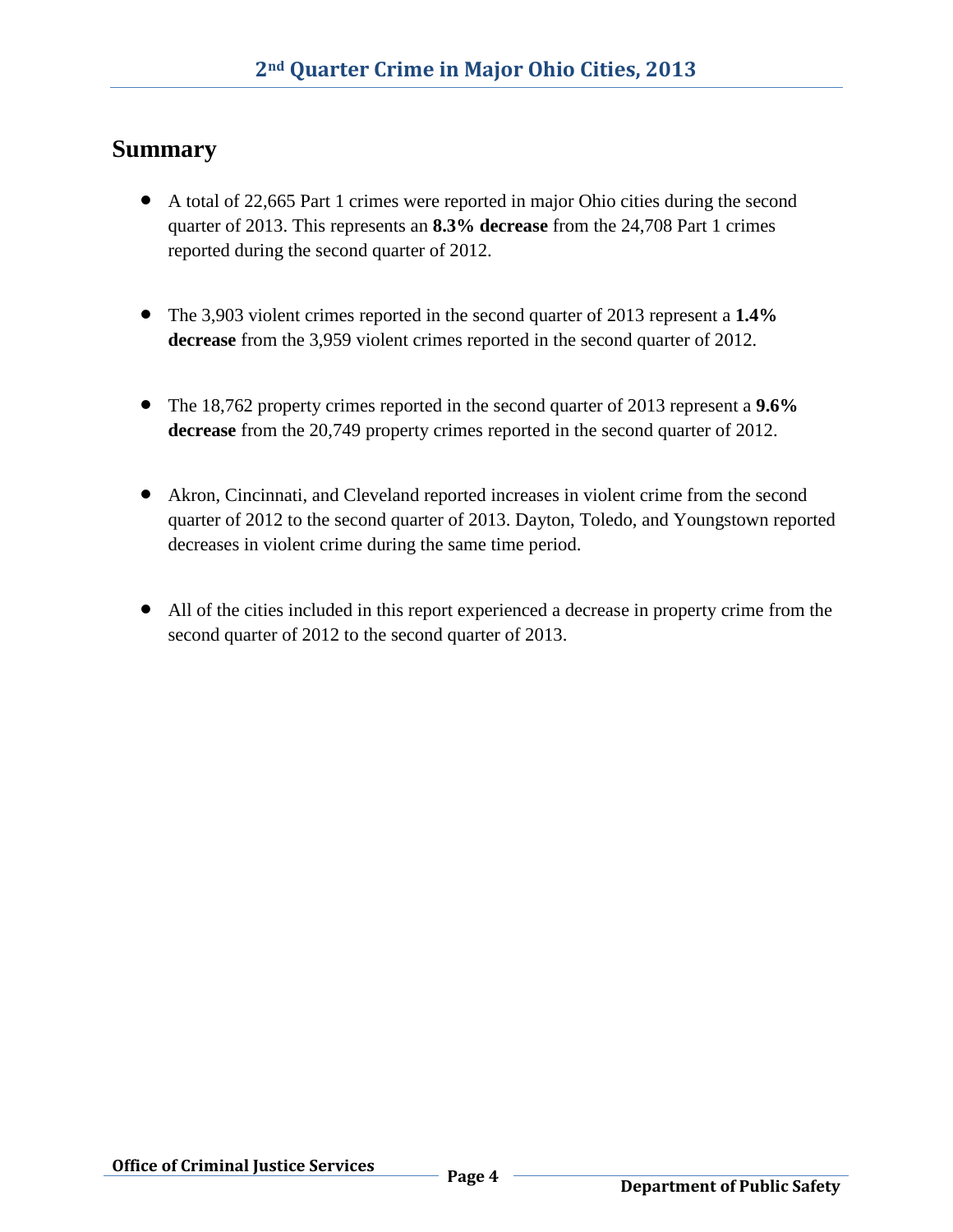### **Violent Crime**

- According to the UCR Program, violent crimes are offenses that involve force or the threat of force. Four different offenses are categorized as violent crimes: murder, forcible rape, robbery, and aggravated assault.
- Robbery was the only category of violent crime to increase from the second quarter of 2012 to the second quarter of 2013. All other categories decreased.

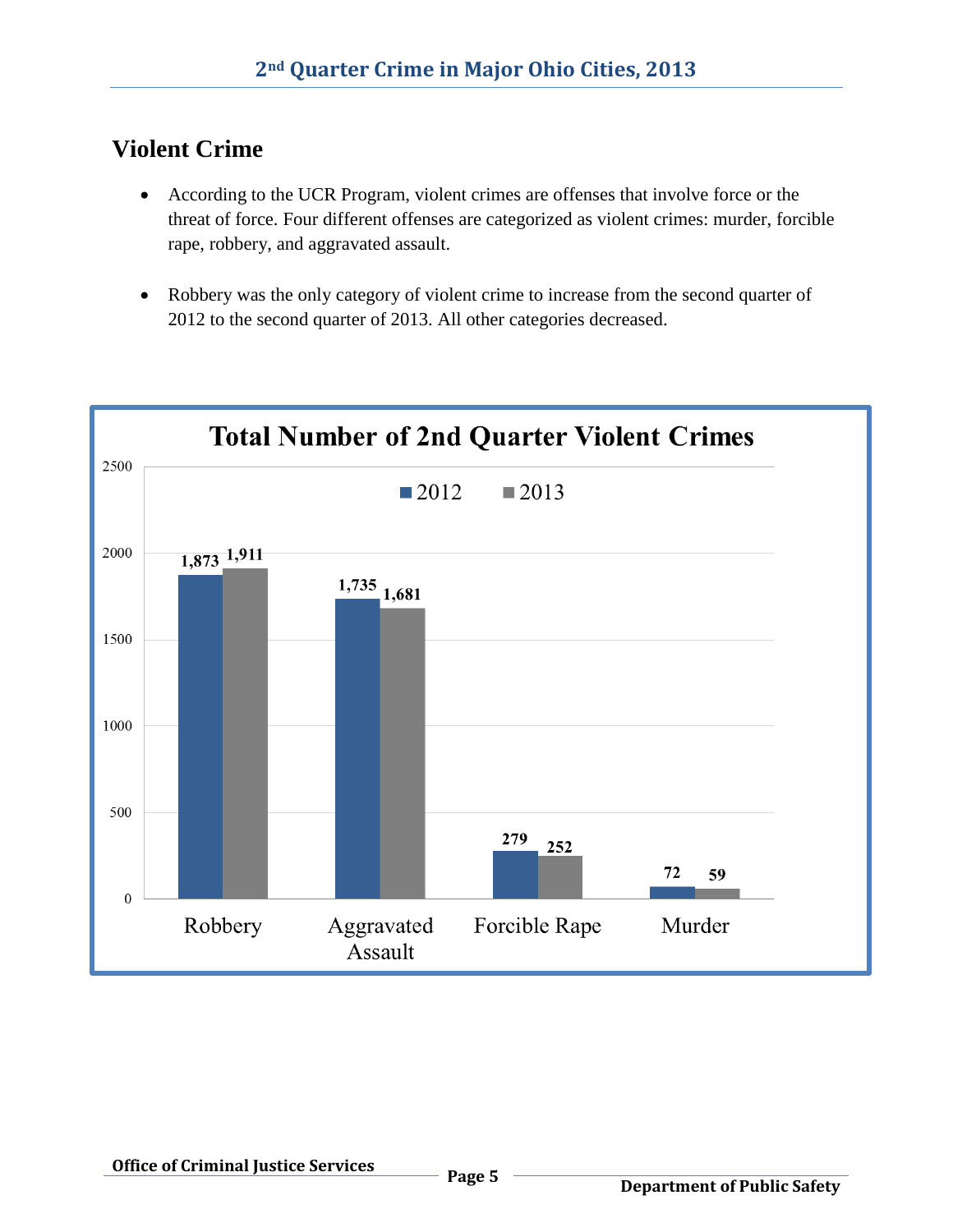|                  |       | <b>TOTAL</b> |               | <b>RATE</b> |                 |
|------------------|-------|--------------|---------------|-------------|-----------------|
| <b>CITY</b>      | 2012  | 2013         | 2012          | 2013        | % CHANGE        |
| Akron            | 147   | 147          | 74.01         | 74.20       | 0.3 % increase  |
| Cincinnati       | 395   | 426          | 133.09        | 143.19      | 7.6 % increase  |
| <b>Cleveland</b> | 828   | 888          | 211.61        | 227.63      | 7.6 % increase  |
| Dayton           | 147   | 151          | 102.61        | 105.33      | 2.7 % increase  |
| Toledo           | 287   | 267          | 101.31        | 94.58       | 6.6 % decrease  |
| Youngstown       | 69    | 32           | 104.82        | 49.09       | 53.2 % decrease |
| <b>TOTAL</b>     | 1,873 | 1.911        | 135.81 138.82 |             | 2.2 % increase  |

### 2<sup>nd</sup> Quarter Robbery<sup>3</sup>

- **Robberies increased by 2.2%** in major Ohio cities during the second quarter of 2013.
- Cincinnati, Cleveland, and Dayton were the only cities to report an increase in the total number of robberies.

|              |       | <b>TOTAL</b> |               | <b>RATE</b> |                 |
|--------------|-------|--------------|---------------|-------------|-----------------|
| <b>CITY</b>  | 2012  | 2013         | 2012          | 2013        | % CHANGE        |
| Akron        | 251   | 266          | 126.37        | 134.28      | 6.3 % increase  |
| Cincinnati   | 224   | 295          | 75.48         | 99.15       | 31.4 % increase |
| Cleveland    | 466   | 470          | 119.09        | 120.48      | 1.2 % increase  |
| Dayton       | 169   | 138          | 117.97        | 96.26       | 18.4 % decrease |
| Toledo       | 518   | 403          | 182.84        | 142.75      | 21.9 % decrease |
| Youngstown   | 107   | 109          | 162.55        | 167.22      | 2.9 % increase  |
| <b>TOTAL</b> | 1,735 | 1.681        | 125.81 122.11 |             | 2.9 % decrease  |

#### 2<sup>nd</sup> Quarter Aggravated Assault

- **Aggravated assaults decreased by 2.9%** in major Ohio cities during the second quarter of 2013.
- Akron, Cincinnati, Cleveland, and Youngstown reported increases in the rate of aggravated assaults.

l  $3\%$  change is calculated based on rate. Rate describes the total number of offenses per 100,000 people and is rounded to the nearest hundredth. Rounding may lead to discrepancies for column and row totals.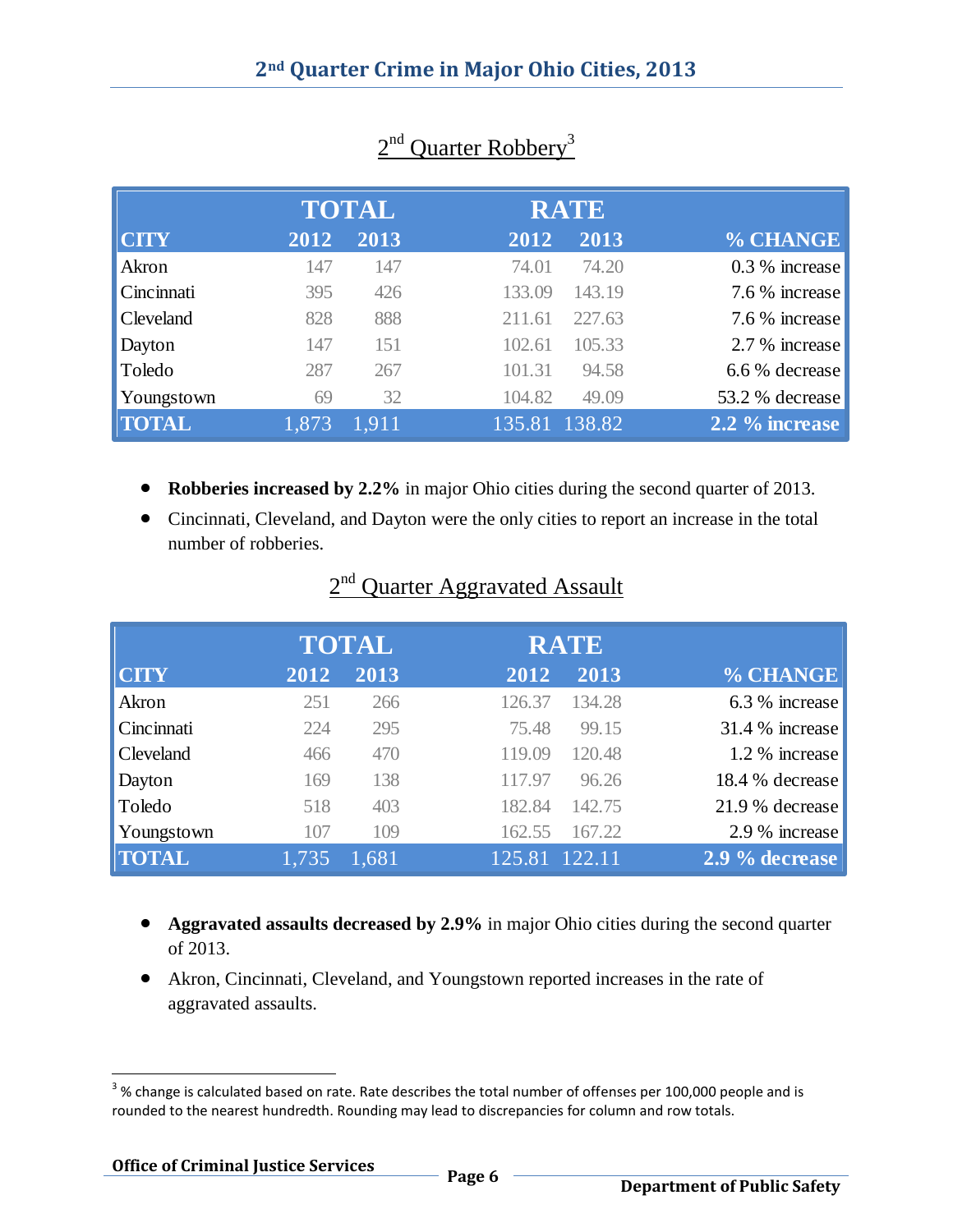|                  |      | <b>TOTAL</b> |       | <b>RATE</b> |                 |
|------------------|------|--------------|-------|-------------|-----------------|
| <b>CTY</b>       | 2012 | 2013         | 2012  | 2013        | % CHANGE        |
| Akron            | 48   | 34           | 24.17 | 17.16       | 29 % decrease   |
| Cincinnati       | 52   | 43           | 17.52 | 14.45       | 17.5 % decrease |
| <b>Cleveland</b> | 108  | 113          | 27.60 | 28.97       | 4.9 % increase  |
| Dayton           | 22   | 30           | 15.36 | 20.93       | 36.3 % increase |
| Toledo           | 38   | 25           | 13.41 | 8.86        | 34 % decrease   |
| Youngstown       | 11   |              | 16.71 | 10.74       | 35.7 % decrease |
| <b>TOTAL</b>     | 279  | 252          | 20.23 | 18.31       | 9.5 % decrease  |

### 2<sup>nd</sup> Quarter Forcible Rape

- **Forcible rapes decreased by 9.5%** in major Ohio cities during the second quarter of 2013.
- Cleveland and Dayton were the only cities to report an increase in forcible rape offenses.

|              |      | <b>TOTAL</b> |       | <b>RATE</b> |                 |
|--------------|------|--------------|-------|-------------|-----------------|
| <b>CITY</b>  | 2012 | 2013         | 2012  | 2013        | % CHANGE        |
| Akron        | 8    | 8            | 4.03  | 4.04        | 0.3 % increase  |
| Cincinnati   | 14   | 22           | 4.72  | 7.39        | 56.8 % increase |
| Cleveland    | 17   | 14           | 4.34  | 3.59        | 17.4 % decrease |
| Dayton       | 12   | 3            | 8.38  | 2.09        | 75 % decrease   |
| Toledo       | 12   |              | 4.24  | 2.48        | 41.5 % decrease |
| Youngstown   | 9    | 5            | 13.67 | 7.67        | 43.9 % decrease |
| <b>TOTAL</b> | 72   | 59           | 5.22  | 4.29        | 17.9 % decrease |
|              |      |              |       |             |                 |

### 2<sup>nd</sup> Quarter Murder

- **Murders decreased by 17.9%** in major Ohio cities during the second quarter of 2013.
- Cincinnati was the only city to report an increase in murders.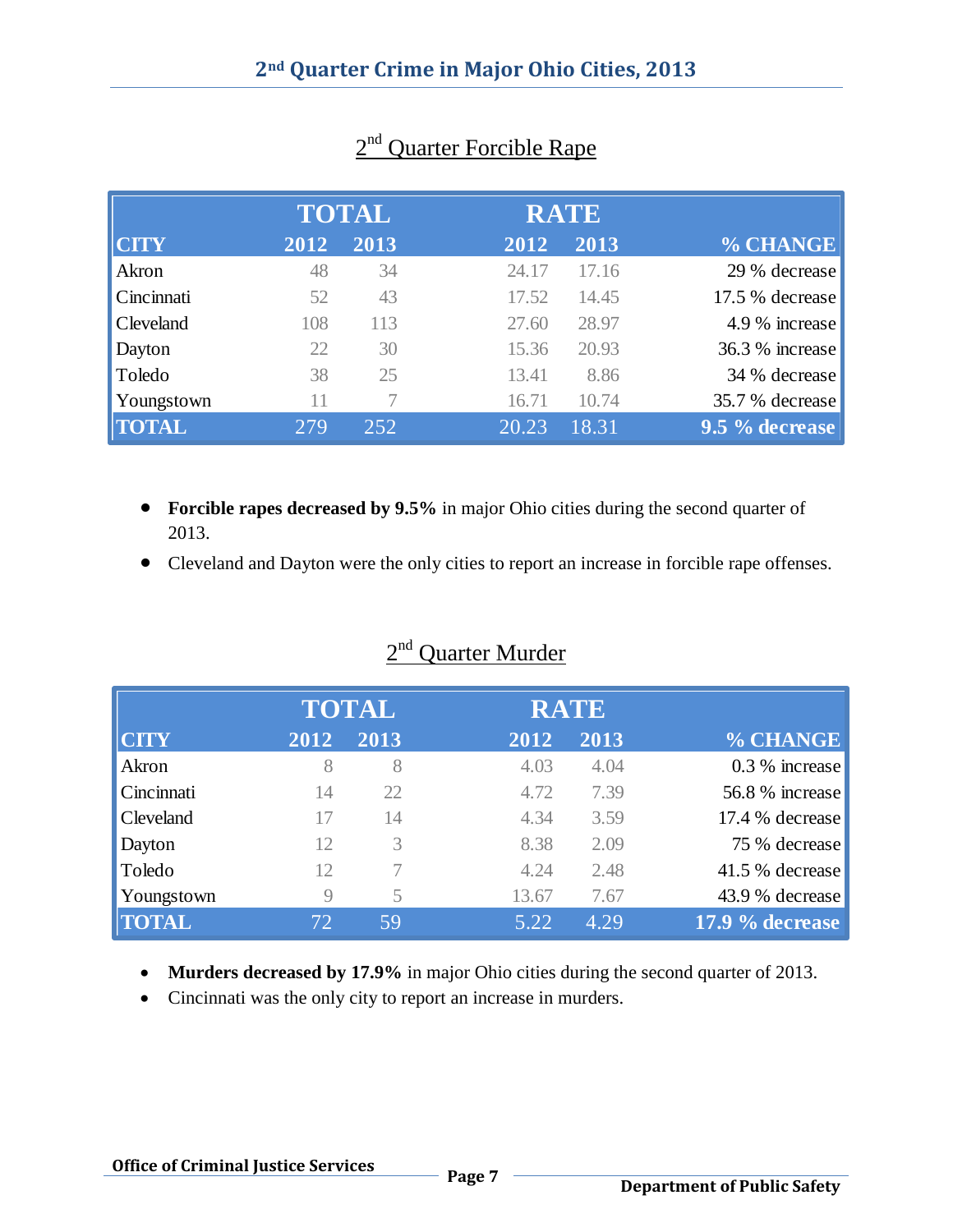### **Property Crimes**

- According to the UCR Program, property crimes are offenses involving the taking of money or property without force or the threat of force against a victim. Three different offenses are categorized as property crime: burglary, larceny-theft, and motor vehicle theft.
- Reports for all three categories of property crime decreased from the second quarter of 2012 to the second quarter of 2013.

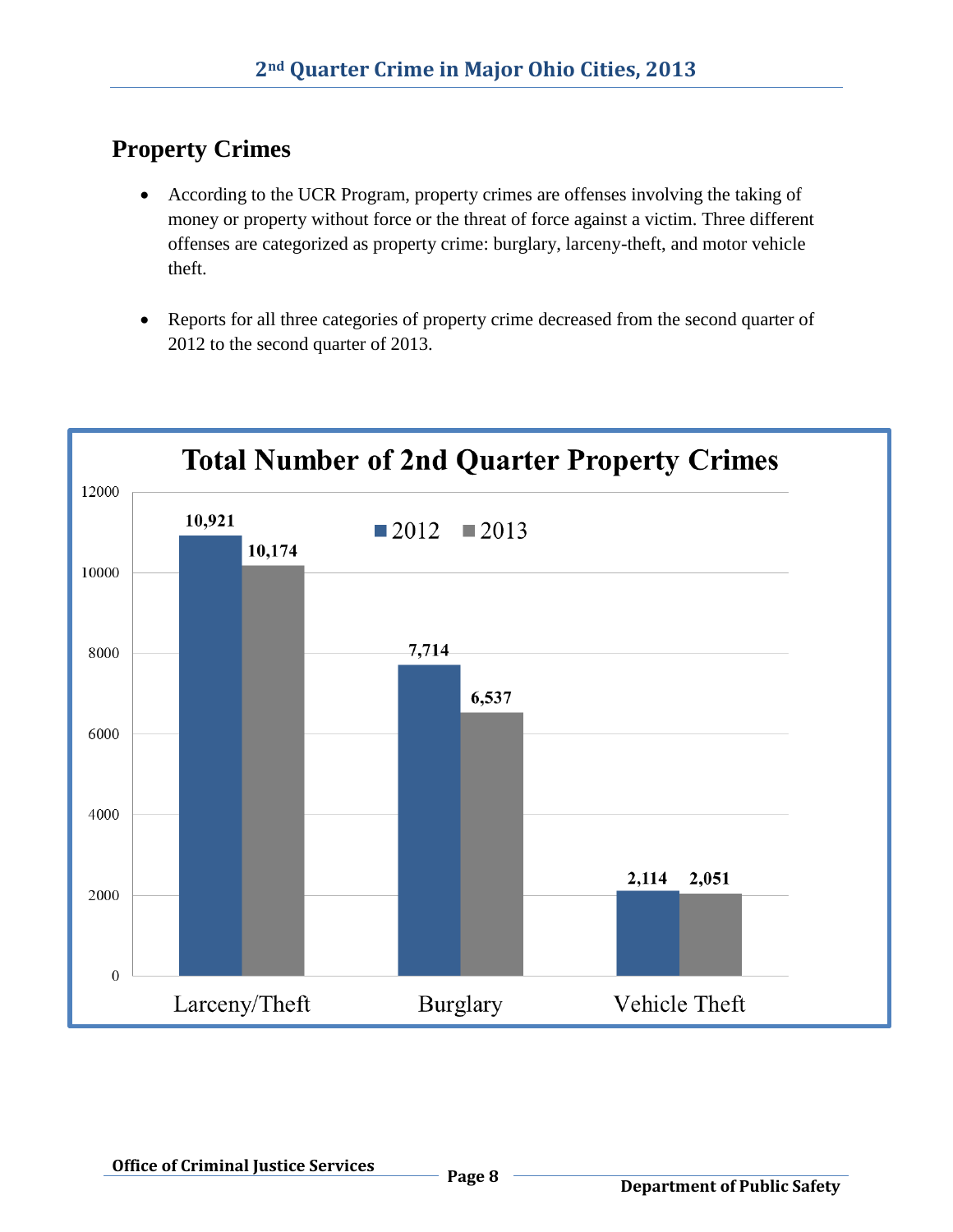|                      |               | <b>TOTAL</b> |          | <b>RATE</b> |                 |
|----------------------|---------------|--------------|----------|-------------|-----------------|
| <b>CTY</b>           | 2012          | 2013         | 2012     | 2013        | % CHANGE        |
| Akron                | 1,619         | 1,613        | 815.12   | 814.24      | 0.1 % decrease  |
| $\mathbf$ Cincinnati | 2,858         | 2,708        | 962.99   | 910.20      | 5.5 % decrease  |
| <b>Cleveland</b>     | 4,725         | 4,234        | 1,207.53 | 1,085.33    | 10.1 % decrease |
| Dayton               | 1,275         | 1,153        | 890.00   | 804.30      | 9.6 % decrease  |
| Youngstown           | 444           | 466          | 674.53   | 714.90      | 6 % increase    |
| <b>TOTAL</b>         | 10,921 10,174 |              | 996.64   | 929.75      | 6.7 % decrease  |

#### 2  $2<sup>nd</sup>$  Quarter Larceny/Theft<sup>4</sup>

- **Larceny/theft offenses decreased by 6.7%** in major Ohio cities during the second quarter of 2013.
- Youngstown was the only city to report an increase in larceny/theft offenses.

|              |       | <b>TOTAL</b> |        | <b>RATE</b> |                   |
|--------------|-------|--------------|--------|-------------|-------------------|
| <b>CITY</b>  | 2012  | 2013         | 2012   | 2013        | % CHANGE          |
| Akron        | 970   | 826          | 488.36 | 416.96      | 14.6 % decrease   |
| Cincinnati   | 1,471 | 1,337        | 495.64 | 449.39      | 9.3 % decrease    |
| Cleveland    | 2,514 | 1,989        | 642.48 | 509.85      | 20.6 % decrease   |
| Dayton       | 764   | 654          | 533.30 | 456.21      | 14.5 % decrease   |
| Toledo       | 1,538 | 1,305        | 542.88 | 462.25      | 14.9 % decrease   |
| Youngstown   | 457   | 426          | 694.28 | 653.53      | 5.9 % decrease    |
| <b>TOTAL</b> | 7.714 | 6.537        | 559.36 | 474.87      | 15.1 $%$ decrease |

#### <u>2</u> 2  $2<sup>nd</sup>$  Quarter Burglary

- **Burglaries decreased by 15.1%** in major Ohio cities during the second quarter of 2013.
- All six cities reported a decrease in burglaries.

 $\overline{\phantom{a}}$ 

<sup>&</sup>lt;sup>4</sup> Data from Toledo omitted.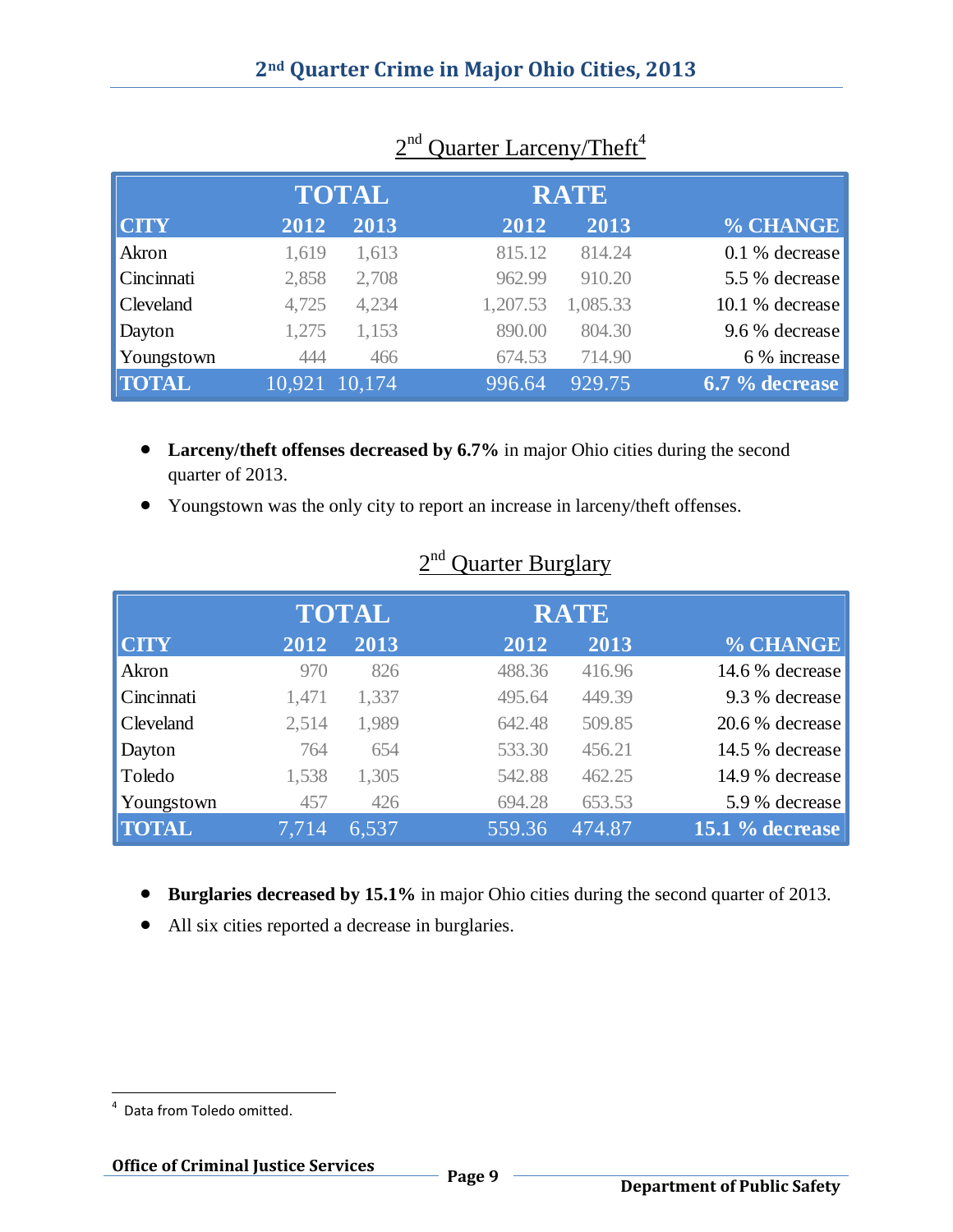|              |       | <b>TOTAL</b> |        | <b>RATE</b> |                 |
|--------------|-------|--------------|--------|-------------|-----------------|
| <b>CITY</b>  | 2012  | 2013         | 2012   | 2013        | % CHANGE        |
| Akron        | 186   | 172          | 93.65  | 86.82       | 7.3 % decrease  |
| Cincinnati   | 291   | 290          | 98.05  | 97.47       | 0.6 % decrease  |
| Cleveland    | 905   | 1,062        | 231.28 | 272.23      | 17.7 % increase |
| Dayton       | 235   | 170          | 164.04 | 118.59      | 27.7 % decrease |
| Toledo       | 419   | 278          | 147.90 | 98.47       | 33.4 % decrease |
| Youngstown   | 78    | 79           | 118.50 | 121.20      | 2.3 % increase  |
| <b>TOTAL</b> | 2,114 | 2,051        | 153.29 | 148.99      | 2.8 % decrease  |

#### 2 2<sup>nd</sup> Quarter Motor Vehicle Theft

- Motor vehicle thefts decreased by 2.8% in major Ohio cities during the second quarter of 2013.
- Cleveland and Youngstown were the only cities to report an increase in the rate of motor vehicle thefts.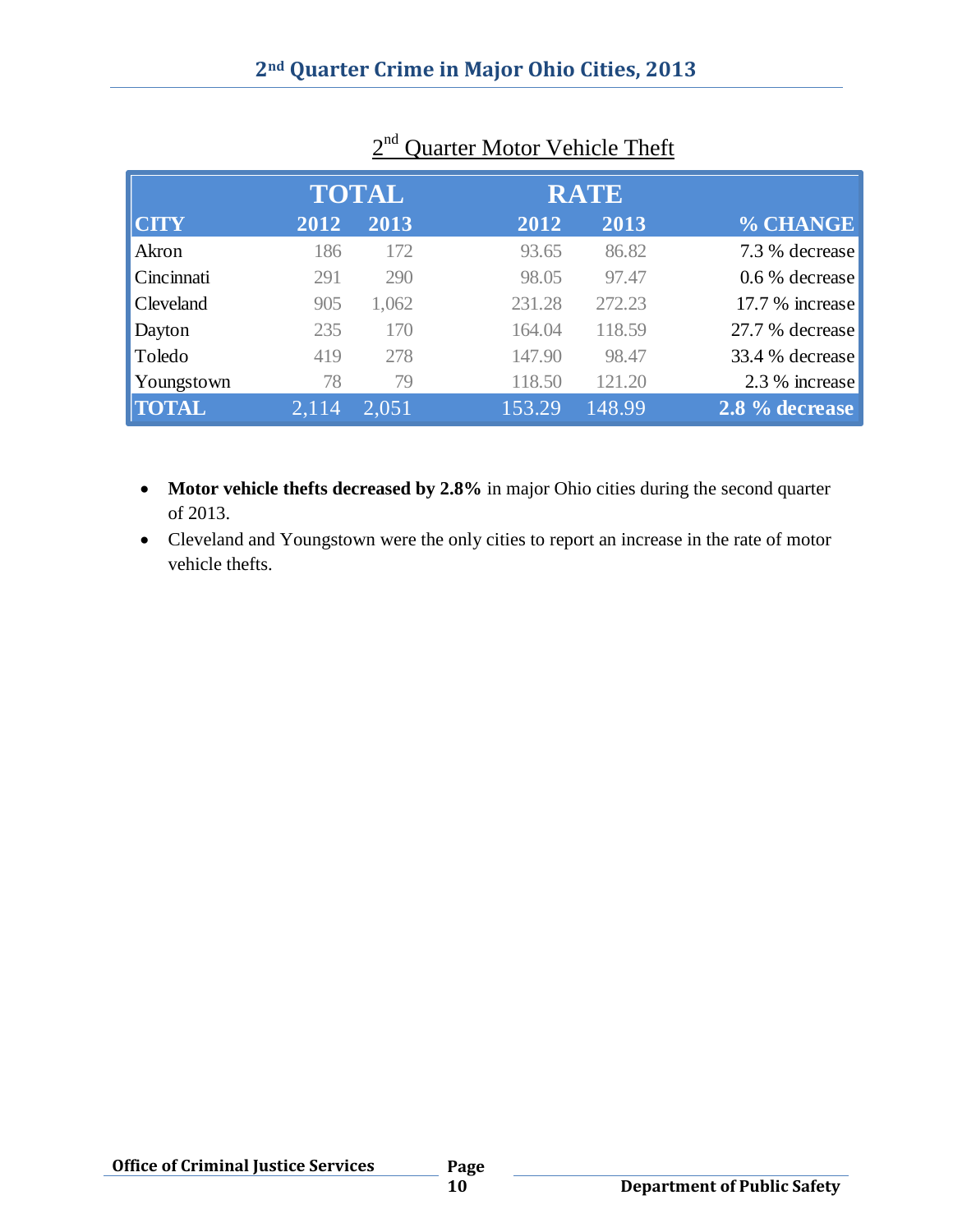#### **2nd Quarter Crime in Major Ohio Cities, 2013**

| <b>CTY</b>       |       |       | ROBBERY AGG. ASSAULT FORCIBLE RAPE | <b>MURDER</b> | <b>TOTAL</b> |
|------------------|-------|-------|------------------------------------|---------------|--------------|
| Akron            | 271   | 455   | 67                                 | 14            | 807          |
| Cincinnati       | 783   | 512   | 79                                 | 34            | 1,408        |
| <b>Cleveland</b> | 1,633 | 818   | 209                                | 26            | 2,686        |
| Dayton           | 264   | 281   | 42                                 | 12            | 599          |
| Toledo           | 465   | 740   | 49                                 | 12            | 1,266        |
| Youngstown       | 88    | 168   | 12                                 |               | 275          |
| <b>TOTAL</b>     | 3,504 | 2,974 | 458                                | 105           | 7,041        |

#### Violent Crime 2013 YTD: January 1<sup>st</sup> – June 30<sup>th</sup>

Property Crime 2013 YTD: January 1<sup>st</sup> – June 30<sup>th</sup>

| <b>CITY</b>  | <b>LARCENY/THEFT</b> | <b>BURGLARY</b> | <b>VEHICLE THEFT</b> | <b>TOTAL</b> |
|--------------|----------------------|-----------------|----------------------|--------------|
| Akron        | 2,894                | 1,491           | 321                  | 4,706        |
| Cincinnati   | 4,870                | 2,467           | 577                  | 7,914        |
| Cleveland    | 8,036                | 3,965           | 2,083                | 14,084       |
| Dayton       | 2,058                | 1,203           | 309                  | 3,570        |
| Toledo       | N/A                  | 2,400           | 533                  | 2,933        |
| Youngstown   | 784                  | 789             | 144                  | 1,717        |
| <b>TOTAL</b> | 18,642               | 12,315          | 3,967                | 34,924       |